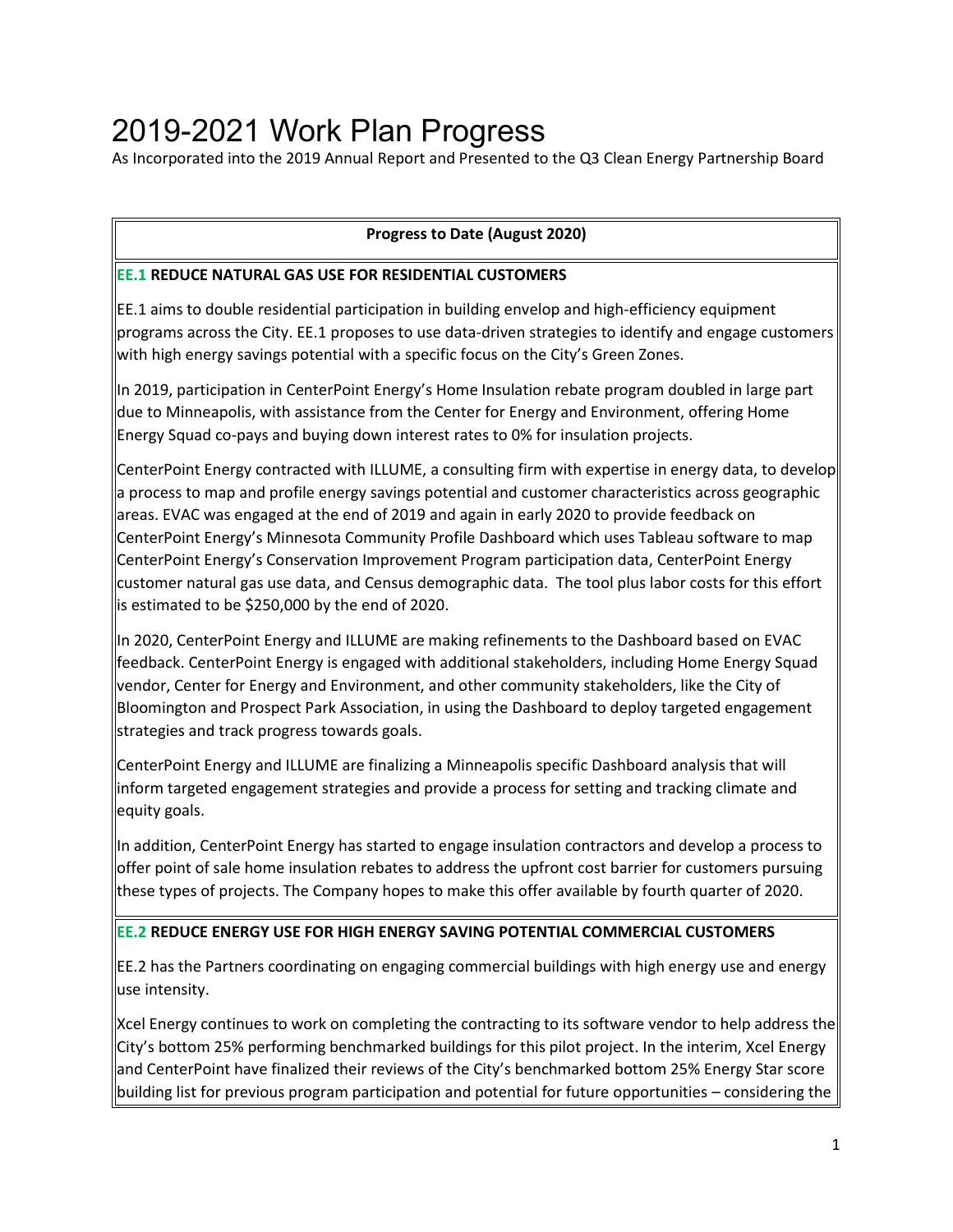current economic impacts of the Coronavirus Pandemic. The utilities and the City have met to discuss possible Green Cost Share program interaction The utilities are meeting again to finalize an electric/gas account management approach and launch the effort.

In CenterPoint Energy's 2021-2023 CIP Triennial filings, the Company proposes to begin to coordinate efforts related to their respective energy audit programs for commercial buildings. The utilities propose maintaining their existing commercial energy audit services for customers that are not served by both utilities or prefer to address issues specific to either fuel source. However, starting in 2021, the utilities are prepared to coordinate on outreach, intake, and delivery of their program for interested customers. These modifications were informed by a third-party evaluation of CenterPoint Energy's Natural Gas Energy Analysis program, which found that customers expressed different opinions about a joint gas and electricity energy audit offering. The draft evaluation will be filed in CenterPoint Energy's CIP Triennial Plan Docket No. G-008/CIP-20-478 at the request of the Department of Commerce.

In response to the widespread acts of property damage in the Twin Cities in May and June, Xcel Energy and CenterPoint Energy are offering increased incentives for affected properties. These offerings include free consulting services for Xcel Energy and CenterPoint Energy customers, double rebates for qualifying electric efficiency measures and triple rebates for qualifying natural gas efficiency measures.

#### **EE.3 PURSUE ENERGY EFFICIENCY "PERFORMANCE PATH" AT CITY FACILITIES**

EE.3 aims to improve energy efficiency in City facilities.

Xcel Energy developed a pilot program to test with the City of Minneapolis in their facilities. This program is designed to incentivize higher levels of customer engagement in energy efficiency with higher levels of utility engagement through assessments/studies and rebates. Xcel Energy has been working with the City's Energy Manager to help achieve a pilot goal of 10% electricity use reduction in City facilities.

As part of this pilot, additional building needs assessments were completed and found minimal new opportunities beyond previous work the Partners have done together, which has included building needs assessments, lighting upgrades, HVAC system upgrades, and street lighting LED conversion. Building Operator Certification (BOC) training for City employees is currently being explored. Once the City Energy Manager determines who may participate in the BOC training, Xcel Energy will schedule to the needs of the city.

CenterPoint Energy conducted site visits to evaluate over 70 gas meters at City facilities for possible upgrades for automated daily meter reads. City Facilities staff reviewed the information on meter upgrade potential and costs and has decided to proceed with upgrades to two-thirds of the evaluated meters at the City's expense.

**EE.4 FIELD TEST ENERGY EFFICIENCY AND CARBON CAPTURE TECHNOLOGY**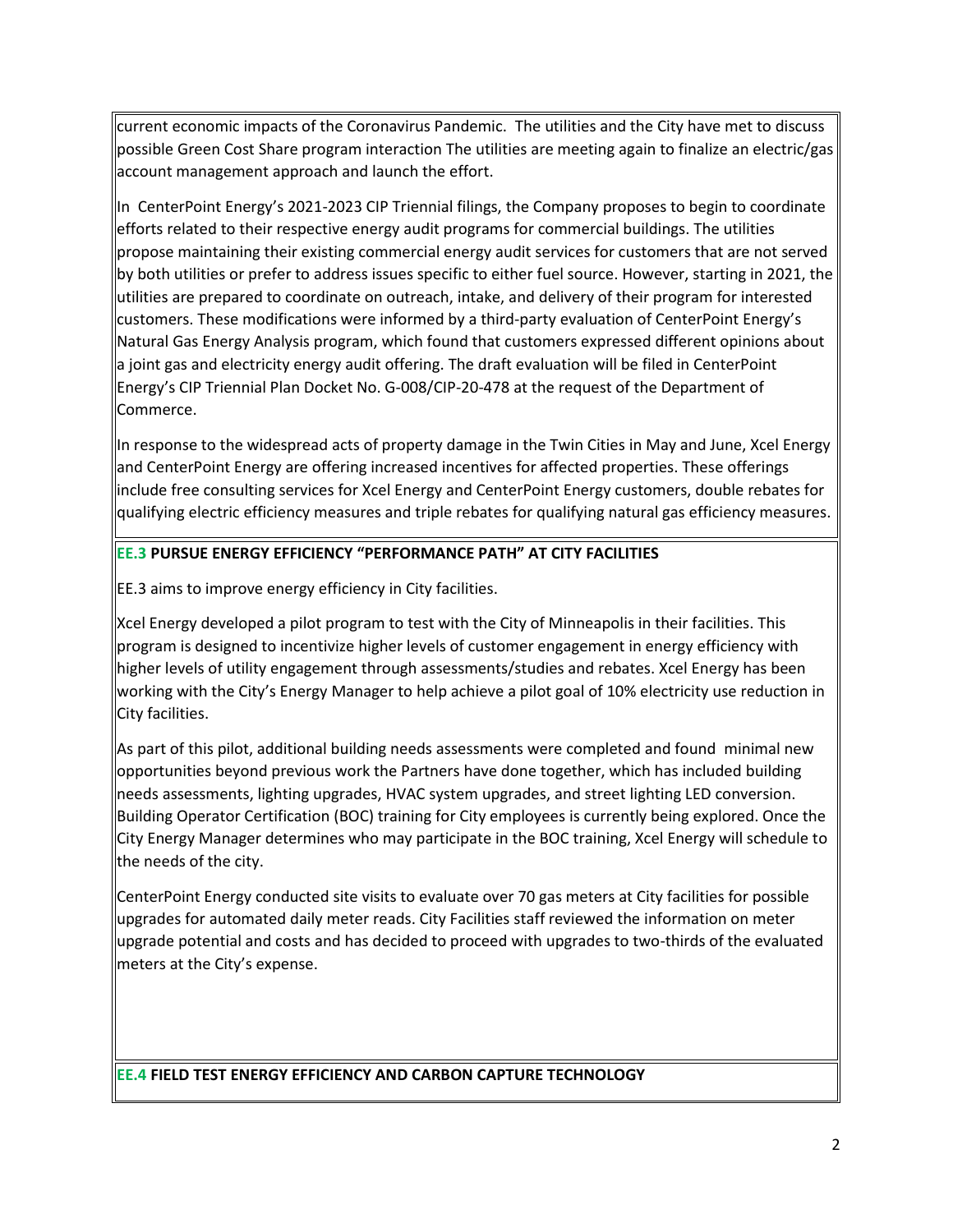EE.4 aims to pilot energy efficiency and carbon capture technology, called CARBiNX at commercial facilities in Minneapolis and surrounding suburbs.

By the end of 2019, CenterPoint Energy had recruited and contracted with eight customers to pilot nine CARBiNX units in Bloomington, Minneapolis, Edina, Columbia Heights, Plymouth, Elk River, Fridley, and Anoka. And, the first CARBiNX unit in the Country was delivered to the Radisson Blu at the Mall of America. The City of Minneapolis signed a contract to host a CARBiNX unit at its water treatment facility in Columbia Heights. CenterPoint Energy is covering all pilot costs expected to be \$15,000- 20,000/customer.

In 2020, the CARBiNX pilot experienced delays due to permitting challenges and COVID-19. While permitting the CARBiNX unit is permissible under current law, permitting is at the discretion of building code officials who are not familiar with the technology and have to prioritize more standard projects. Therefore, CenterPoint Energy and the makers of CARBINX, CleanO<sub>2</sub> Technology, have had to invest more time and resources than expected into municipal code official engagement. A virtual meeting was held in late June, to provide a demonstration of the technology and determine permitting criteria and procedures with code officials. The pilot also experienced several months of delays as code officials and project partners focused on other work related to adjusting to COVID-19.

CenterPoint Energy is working with City of Bloomington code officials to prepare their precise permitting criteria and process requirements for this technology. Meanwhile, CenterPoint Energy and the City have plans to discuss additional CARBiNX pilot opportunities in Minneapolis.

## **EE.5 SUPPORT RESIDENTIAL ENERGY DISCLOSURE POLICIES BY MAKING DATA ACCESSIBLE WITH TOOLS**

EE.5 proposes new and enhanced utility data access tools to support implementation of the City's energy disclosure policies.

In 2019, the Partners met several times to better understand the City's Time-of-Rent policy implementation needs, the data privacy regulations, and the utilities' technical and resource capacity.

In 2020, the Partners agreed on a path forward that balances ease of Time-of-Rent policy compliance for rental property owners with protecting customer's data privacy in buildings with 5+ units. CenterPoint Energy contracted with Accelerated Innovations to modify CenterPoint Energy's Data Portal by the end of 2020 to accommodate the City's Time-of-Rent ordinance compliance features. The tool modifications and labor costs are approximately \$50,000.

Xcel Energy will either rebuild its current benchmarking tool with the addition of a Time of Rent tool or create an extension of the current benchmarking tool that can meet the needs of the city's Time of Rent ordinance. Xcel Energy expects to complete this work by the end of 2020 or early 2021. Total costs are yet undetermined.

The Partners will consider next steps for time-of-rent compliance strategies related to rental property owners of 1-4 unit buildings. The Partners had requested that the Minnesota Public Utilities Commission (PUC) address this issue under DOCKET NO. E,G-999/M-19-505. While the PUC did not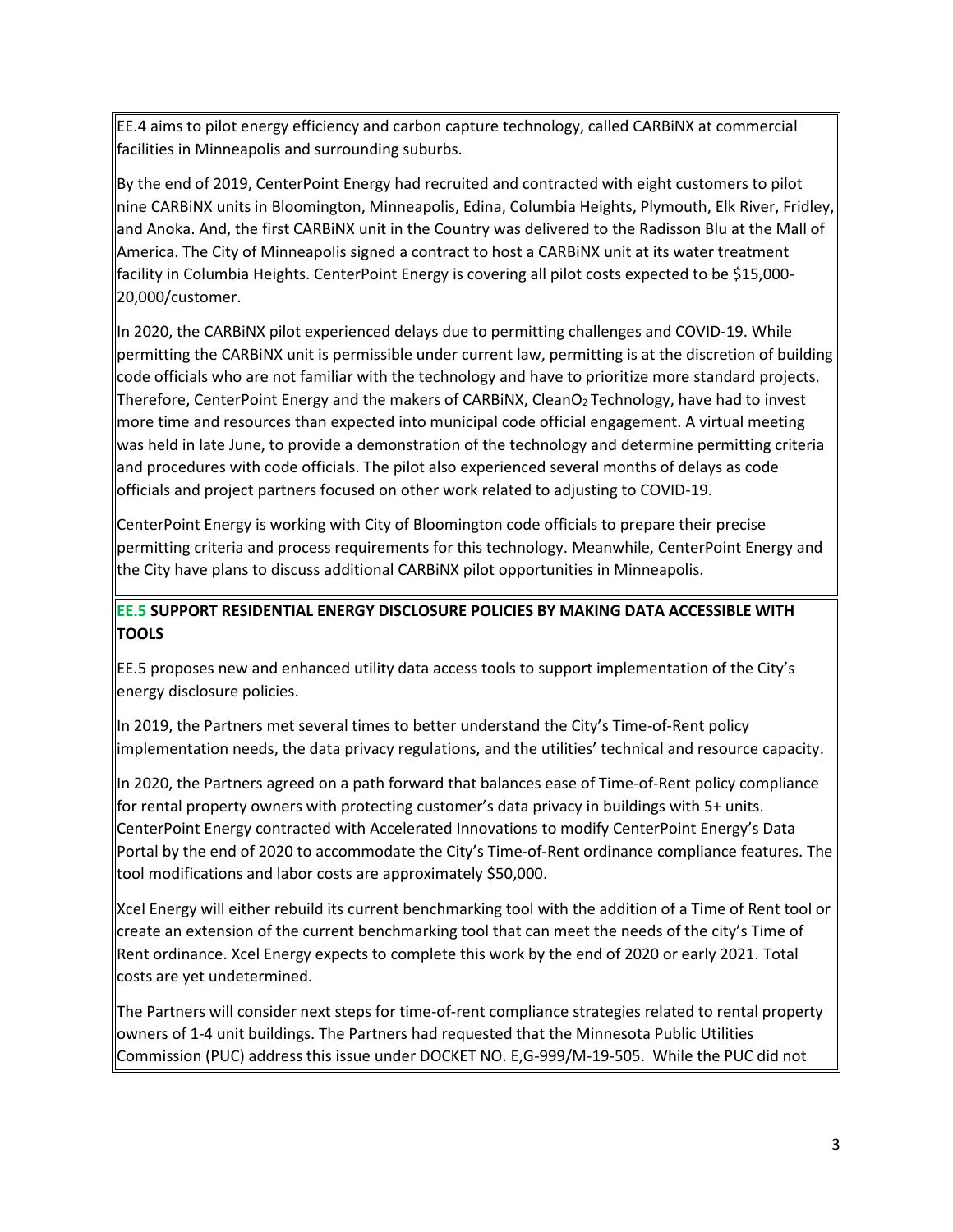address the issue on their first hearing in the docket in July 2020, the PUC indicated that they would leave the proceeding open and continue considering issues raised.

In 2020, CenterPoint Energy is providing up to \$60,000 to pilot Center for Energy & Environment's Energy Advisor service to support implementation of the City's Truth in Sale of Housing (TISH) energy reporting requirement.

#### **RE.1 INSTALL ELECTRIC VEHICLE INFRASTRUCTURE FOR CITY FLEET**

RE.1 spurs the transition to an electric vehicle fleet for the City of Minneapolis.

Xcel Energy and the City have finalized the Customer User Agreement and are awaiting formal approval by City Council. Xcel Energy and the City are working with program designers to lay out a formal plan for review and implementation. Charging infrastructure will likely be installed at the Aldrich facility, Fridley Water Plant, and Federal Court House Ramp.

#### **RE.2 ACHIEVE 100% RENEWABLE ELECTRICITY FOR CITY ENTERPRISE AND COMMUNITY PATHWAY**

RE. 2 creates a pathway to the City's 100% renewable electricity goal.

In 2019 the City issued a Request for Information (RFI) to meet its 100% renewable electricity goal for both city enterprise and communitywide by 2030. Xcel Energy responded to the RFI.

The City and Xcel Energy have met multiple times to discuss potential renewable options the City is interested in.

The City intends to release two Requests for Proposal (RFPs) in the near-future: one to provide most of the City enterprise's electricity needs with renewable electricity and the other to provide 10% of the City enterprise's electricity needs with locally sited renewables.

## **RE.3 PROVIDE SOLAR GARDEN AND ENERGY EFFICIENCY OPPORTUNITIES FOR LOW-INCOME COMMUNITIES**

RE.3 aims to establish a low-income community solar garden.

The Renewable Development Fund (RDF) grant recipient has submitted the adjusted grant contract to Xcel Energy. It is currently under review and Xcel Energy is working with the grant recipient to acquire necessary information to develop a Public Utilities Commission filing for approval. The amended contract will be filed within 60 days of receipt of completed information. Subscribers may be identified through the City's 4D program and energy efficiency roll-out plan.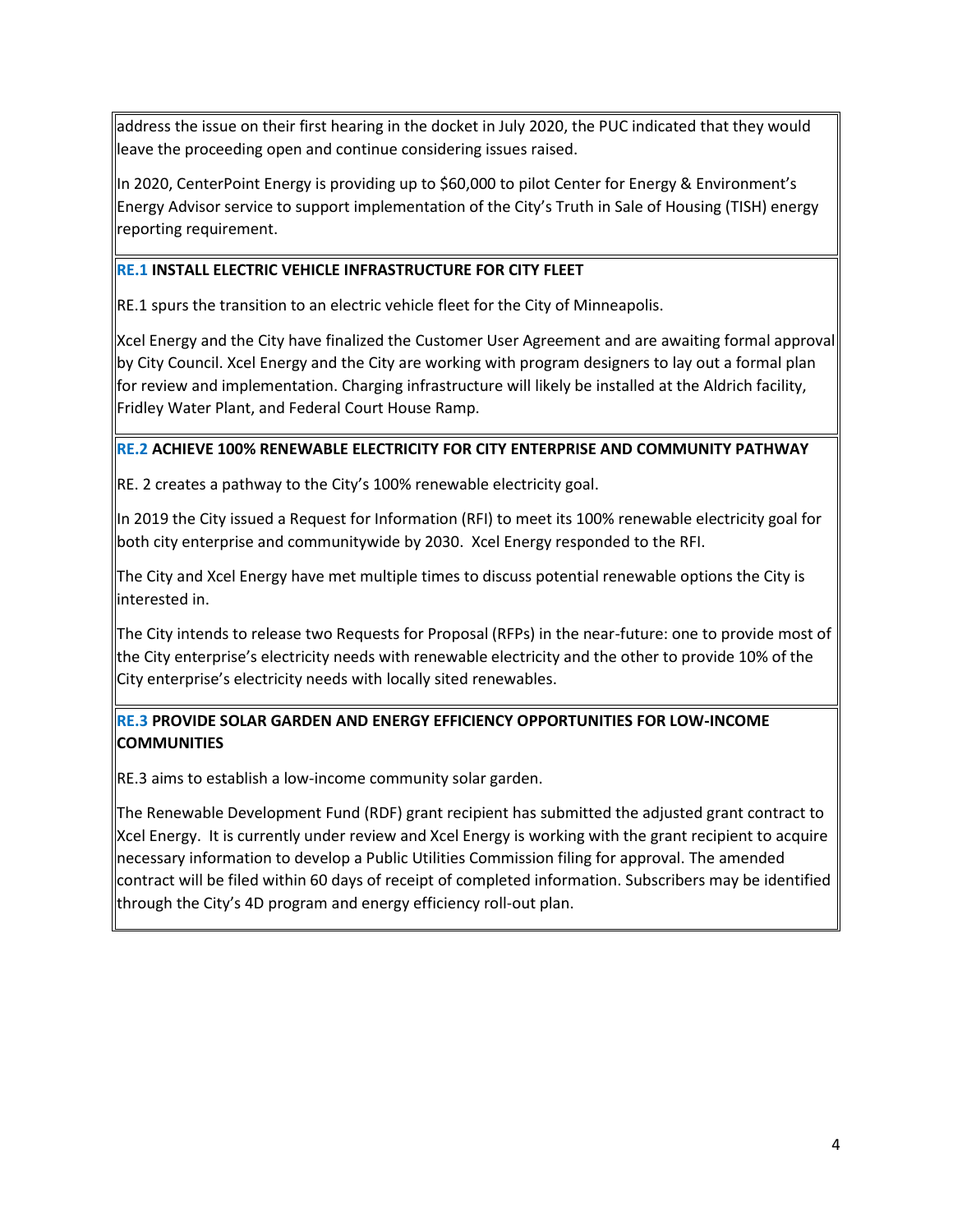#### **WD.1 IMPROVE EQUITABLE ACCESS TO CLEAN ENERGY JOBS**

WD.1 aims to build the Partner's collective understanding of the obstacles and opportunities of achieving a diverse clean energy workforce.

Throughout 2019, the Partners engaged in efforts to study workforce conditions in Minneapolis and Minnesota, including the City's [Renewable Energy and Energy Efficiency Workforce Assessment](https://mplscleanenergypartnership.org/wp-content/uploads/2019/09/Minneapolis-Workforce-Development-Assessment.pdf) and the Minnesota Energy Utility Diversity Group Report.

Since the adoption of the Work Plan in late 2018, the workforce situation in clean energy jobs, like all parts of the economy, has been altered due to the pandemic. The Partners are in the process of beginning new conversations reflective of the evolving workforce situation.

Xcel Energy highlighted in its recent COVID-19 Relief & Recovery filing (Docket No. 20-492), that in 2019, the Company (all operating companies) spent \$480 million with businesses owned by women, minorities or veterans. This spending supported 3,625 jobs and \$179 million in wages. The Company expects to spend \$599 million in 2020. In Minnesota, Xcel Energy spent almost 85 million on diverse suppliers in 2019. As part of its commitment to supplier diversity, the Company has established the "Xcel Energy Supplier Diversity Program," which develops and strengthens business relationships with diverse suppliers.

CenterPoint Energy filed its 2019 Conservation Improvement Program (CIP) Status Report which provides information about the diversity of its CIP vendors. In 2019, CenterPoint Energy's Minority and Women Business Enterprise (MWBE) CIP vendor spend was \$1,725,763 or 14% of the total CIP Vendor Spend, an increase from 10% in 2017. The Company notes that \$5,886,116 or 47% of its vendor spend goes to non-profit entities; nonprofit entities cannot qualify as MWBEs under the definition CenterPoint Energy uses. If non-profit entities are excluded from the calculation, 26% of the Company's remaining vendor spend went to MWBEs.

### **IF.1 IMPROVE ACCESS TO ENERGY EFFICIENCY BY PROVIDING INCLUSIVE FINANCING**